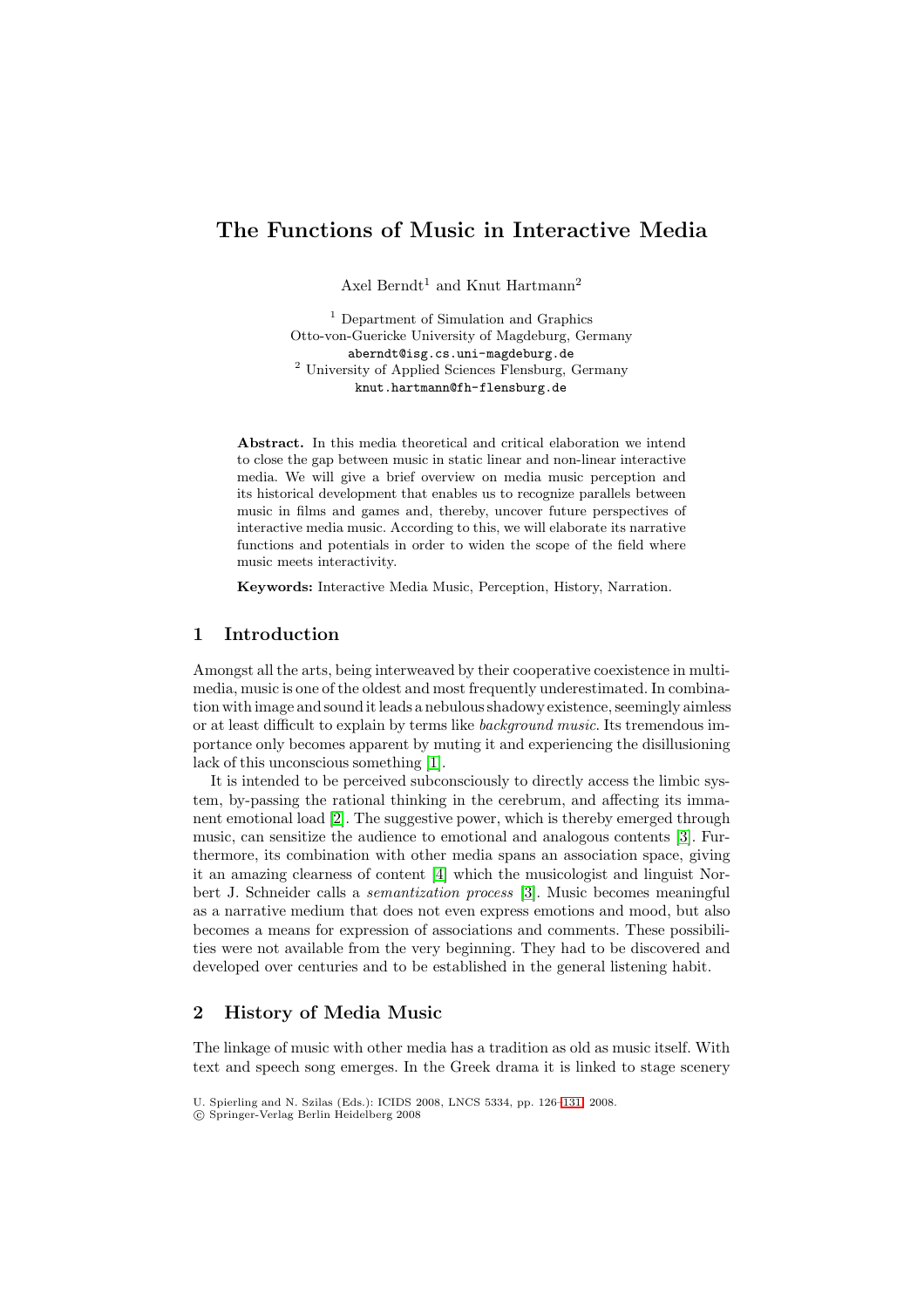and the dramatic plot. Within dance and ballet, music becomes a regulator for movement and gesture. The step from the scenic stage works of the renaissance towards opera interweaves music, plot, and text closer than ever before.

In these forms music is the dominating layer. It is not just restricted to the illustration of textual content, but construes and interprets it. Compared with this, music in drama and stage play has a less organic and intrinsic role but still has its artistic tasks. It prepares the audience for the emotional mood of the scene or summarizes it. It accompanies monolog and dialog and performs punctuation tasks [4].

Film is related to theater. However, the first occurrences of music in films more precisely silent movies—were evidence of a retrogression of established theatrical traditions and conventions that had to be rediscovered. The primary task of musicians [wa](#page-5-3)s to drown out the noise of the projector. They were free to play any music that fits reasonably to the mood of the scene. The selection depended on personal favors, mood, musical repertoire and skills. Classical works were performed next to banal pop songs and modern dances. They appeared in smaller and larger fragments and broke off in-between phrases quite often [4].

Obviously, these musics were not composed and thus hardly suitable to accompany the film medium. Adorno and Eisler already pointed out that traditional music structures do not work within the film medium [5]. Music had to become formally more open and unsealed. The composers had to learn to f[oll](#page-5-3)ow rapid short-term scene structures without the time for an extensive exposition or thematic treatment.

Finally, the talkie laid the technical base for the co[mp](#page-5-4)lete synchronization and introduced the layers of speech and sound. The music, so far amongst other things having the task to remedy the spooky aloofness of the silent pictures [5], was now free for a more selective and dramaturgically sophisticated use. The more it was displaced out of the focus of conscious perception towards subconsciousness, the more grew its value and importance for the film as a whole.

Today, music is an inherent part of films and developed a multitude of differ[en](#page-5-4)t forms and aesthetics according to the manifold film genres and functions that it accomplishes. For music in interactive media, especially in computer and video games, a similar development process emerges, giving us the opportunity to discover prospective promising perspectives of interactive media music.

## **3 History and Future of Interactive Media Music**

At first, the unrealistic surreal sound effects of early video games, like Pong (by Nolan Bushnell, 1972) or Super Mario Bros. (Nintendo, 1985, music and sound effects by Koji Kondo), were a concession to the limited technical possibilities. But soon they established an own self-contained aesthetics for sound design that is closer related to music and cartoonish micky mousing effects than to cinematic sound design. They substitute not just real, but also non-existent sound effects, e.g., gesture illustrations like the upwards sliding glissando that illustrates a jump movement, and motivic cues that reward picking up an item.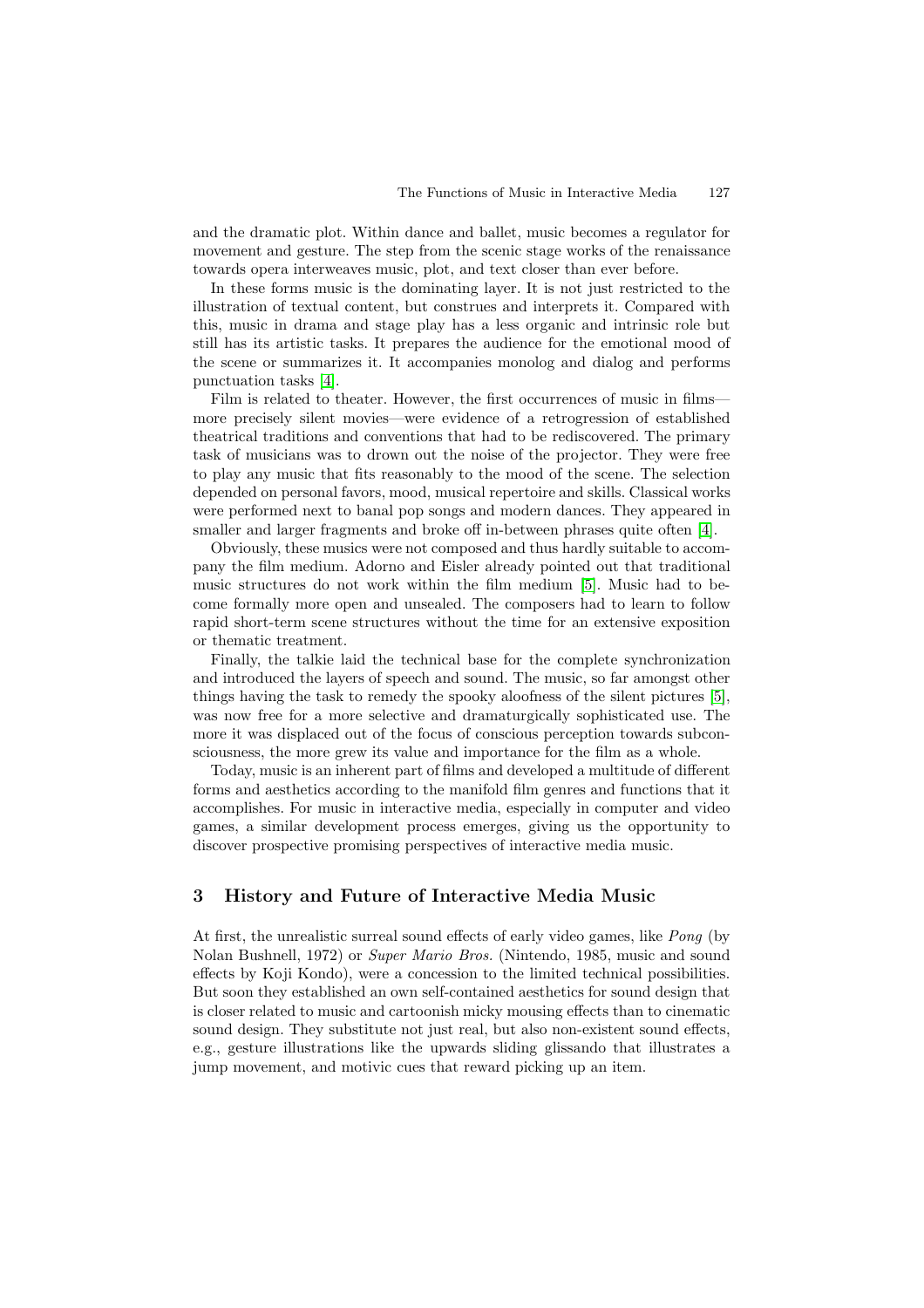#### 128 A. Berndt and K. Hartmann

Technical restrictions forced the music to be relatively simplistic. In Asteroids (Atari, 1979) it consists of only two alternating tones, permanently disturbed by sound effects on the same one and only audio channel. The music of Space Invaders (by Toshihiro Nishikado, 1978) is a repetitive sequence of four stepwise descending tones, illustrating the approaching of hostile UFOs. The nearer they come, the more do game-play and musical tempo increase, causing a hectic pace. Karen Collins gives further exemplary discussions of aesthetical aspects of C64 and Atari games music [6].

Space Invaders is one of the first and rare examples from the first decades of games music, that demonstrates its dramaturgic use. The usual musical accompaniment is just a nice-to-have background feature without any narrative functions, as can be obs[er](#page-5-5)ved still today. Most games allow the player to switch it off in the setup menu. Of course, this optional kind of music cannot be of any importance and is deemed to be redundant or at least insignificant. The game must be and is playable and understandable without it. As well as film music did more than half a century before, interactive media music started from the outset apart of all the achievements of hundreds of years of music history.

A turning point was the improvement of sound hardware with more sophisticated synthesis abilities and the introduction of the MIDI standard in 1982. It constitutes a homogeneous musical interface for home computer systems as well as for professional sound studios, enabling musicians to create musical data without programming abilities via graphical high-level interfaces.

Not just the composition became more professional now, but also its performance within the games. One of the highlights of the MIDI and audio based music engines was and still is the *Interactive Music Streaming Engine* (*iMuse*) of Michael Land and Peter McConnell [7]. It offers a number of automated arrangement techniques, enabling the composer to write music that can be performed and organically adapted to the gameplay without any unmusical breaks or cuts. It was the reversion to the insight that film music made approximately fifty years before: There should be neithe[r a](#page-5-6)n antagonism of character and expression between music and film, nor an indifferent relation [4].

But with the upcoming of the CD-ROM medium in the 1990s interactive media music made a step back. The big memory capacities, now available, led into temptation to use memory intensive audio formats like Wave, MP3 or CD-Audio. These provide high-quality sound but are complete[ly](#page-5-3) static. Consequently, the indifferent relation between music and interactive scene, the abrupt unmusical cuts within the musical accompaniment are still predominant today.

As well as film music once had to outgrow the structural limitations of traditional music, interactive media music has to find new approaches to coalesce with the interactive medium. Composers became aware of the necessity to compose in a latent way so that asynchronous cuts do not appear too flashy. Or the hard cut is smoothed by a short cross-fade and becomes a still asynchronous soft cut. Others write their music as sequential fragments that can be rearranged in real-time. Newer solutions from the last few years incorporate an extensive use of multi-track arrangement and real-time mixing, an overview is given in [8].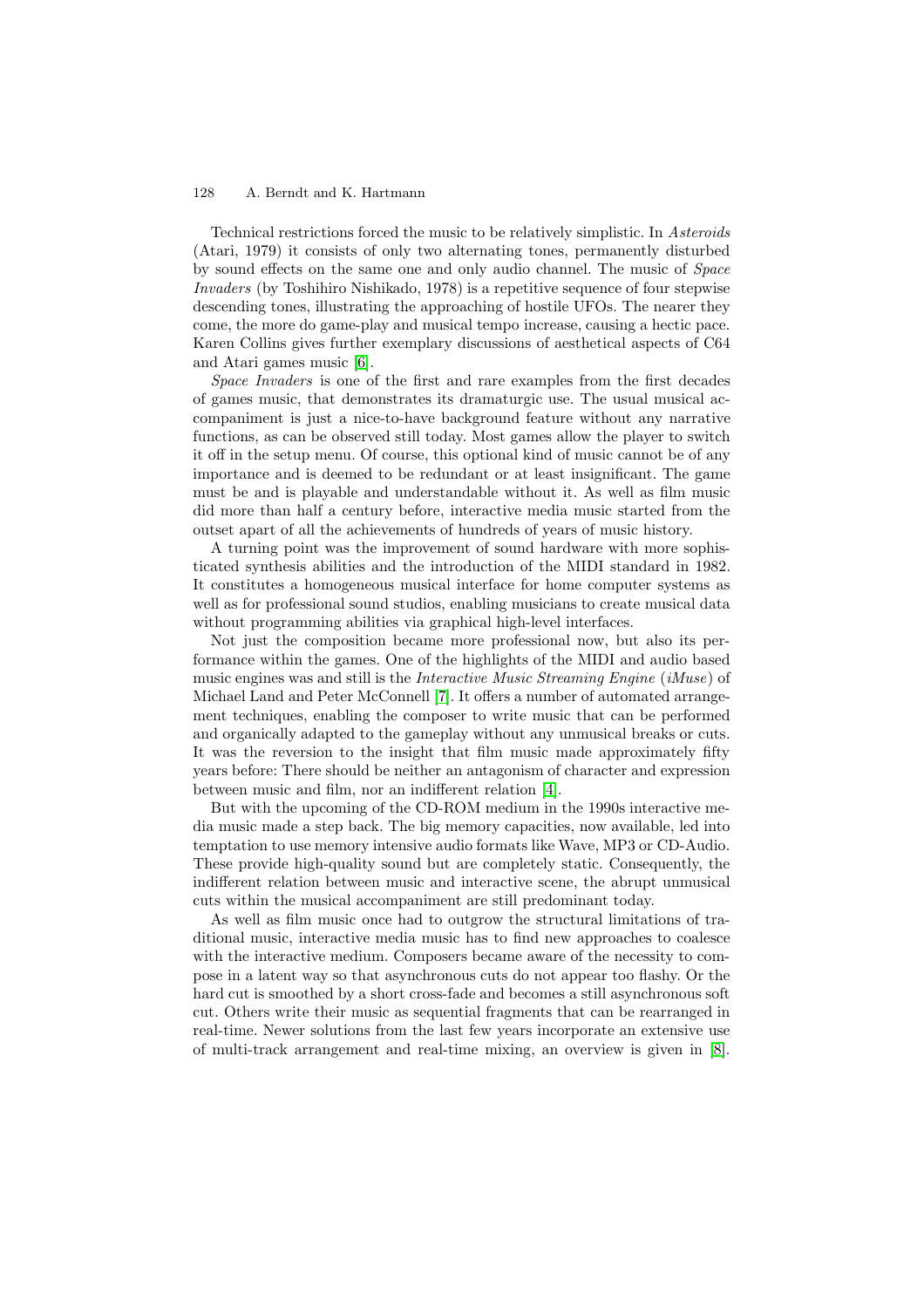This will pave the way for a more sophisticated use in terms of narration and dramaturgy.

## **4 Narrative Functions of Music in Interactive Media**

In every artistic work its piece-parts and formal aspects are not just present for aesthetic reasons, but to support mediating its content. This is known as the dialectic unity of form and content. Hence, music is not included in multi-medial environments just as an end in itself, but performs vital narrative functions.

### **4.1 The Cinematic Heritage**

A very basic and widely accepted high-level classification of the film music's narrative functions is that of Eisenstein et al. [9]. They distinguish between audio-visual Parallelism, comprising music that follows and expresses the visual content, and Counterpoint, describing music that controverts the scene. This scheme was extended by several musicologists like Pauli [10] and Thiel [11]. They introduced a third category—which Thiel [cal](#page-5-7)ls Affirmative Picture Interpretation and Illustration—comprising music that adds new non-visible content but does not contradict the scene.

This very coarse scheme is hardly suited to distinguish the [ma](#page-5-8)nifold intent[ion](#page-5-9)s behind the use of music. That is why Zofia Lissa's very meticulous detailed categorization [4] became important. She distinguishes the following eighteen categories of functions the music could perform (or are related to music):

- 1. Musical illustration of movement and sounds (known as Micky Mousing),
- 2. Emphasis of movement,
- 3. Stylizing of [re](#page-5-3)al sounds,
- 4. Representation of locations (geographic, ethnic, social),
- 5. Representation of time (for historical associations),
- 6. Deformation of sound (for alienation effects),
- 7. Comment (audio-visual counterpoint),
- 8. Source music (diegetic music),
- 9. Expression of (actor's) emotions,
- 10. Means of immersion,
- 11. Symbol (e.g., national anthems),
- 12. Anticipation of subsequent actions,
- 13. Enhancement and demarcation of the film's formal structure,
- 14. Multi-functionality of music (the functions are not mutually excluding),
- 15. Sound effects (and the mixing with music),
- 16. Speech/Dialog (e.g., punctuation tasks of music),
- 17. The function of silence ('The rest belongs to the music as well.' Stefan Zweig),
- 18. Non-functional aspects (for inner-musical and aesthetic purpose).

Even today, half a century later, Lissa's functions are still up to date and only need to be supplemented by a few new and advanced functions of contemporary cinematic practice. An up-to-date approach is presented by Wingstedt [12].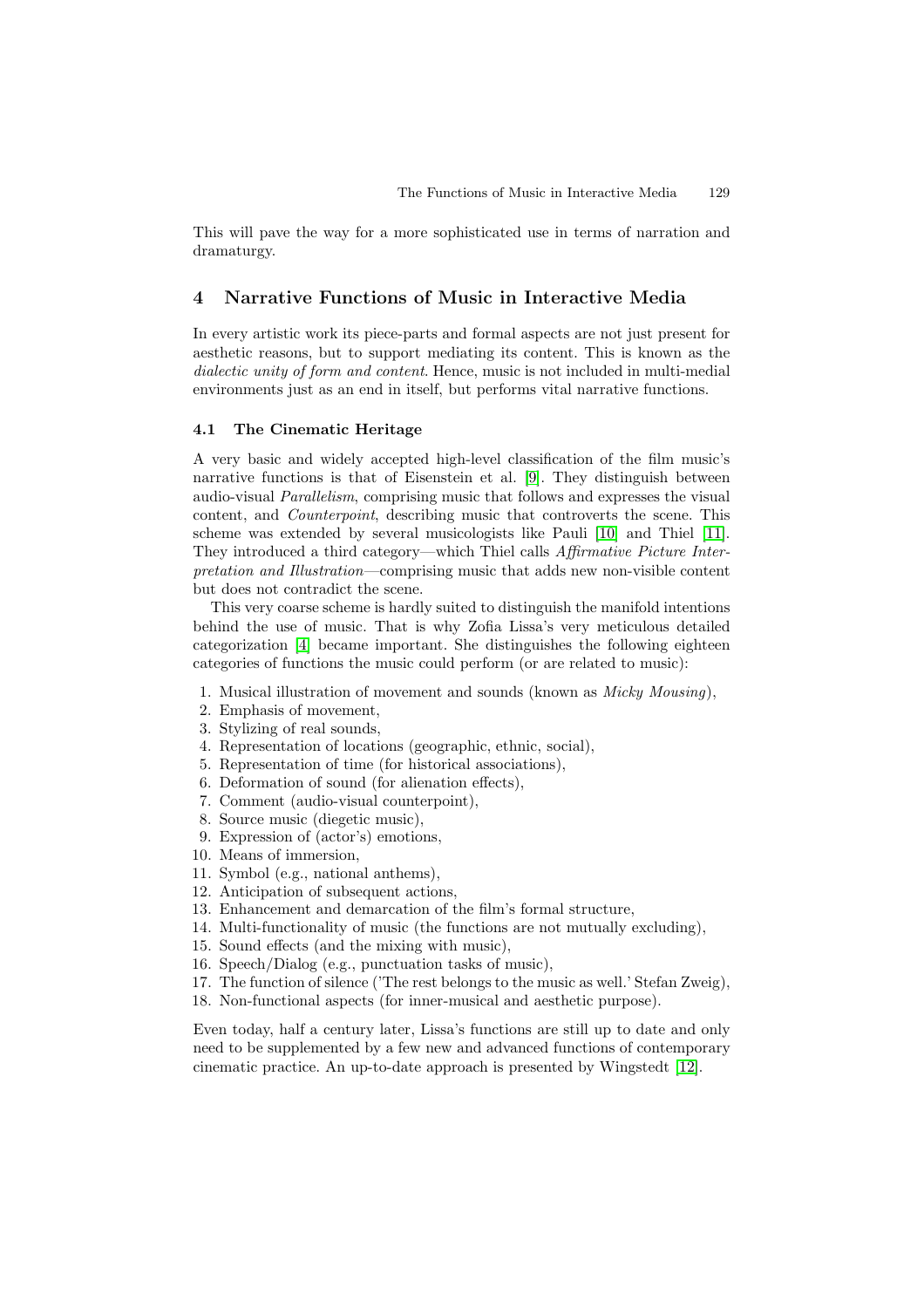#### 130 A. Berndt and K. Hartmann

**Emotive Class:** emotionalize content and acting; **Informative Class:** communication of meaning; communication of values; establishing recognition; **Depictive Class:** describing settings; describing physical activity; **Guiding Class:** attention guidance; mask (out) unwanted or weak elements; **Temporal Class:** provide continuity; define structure and form;

**Rhetorical Class:** comment, make a statement, judge.

In connection with his temporal class, Wingstedt states furthermore: "In interactive non-linear media, such as computer games, music's ability to provide continuity is an important quality with strong potential." [12] Likewise all the musical functions can be transferred to interactive media.

However, the only established functions in games are those providing the feeling of immersion into the scenario and a superficial dramatization of action scenes. Occasionally, some functions of Wingstedt's inform[ative](#page-5-10) class appear, in terms of a parallelism based recognition establishing use of the leitmotif technique. Hence, interactive media are far behind their possibilities and even behind ancestors. Especially the contrapuntal functions seem completely unknown to game developers. Even issue-related literature does not invest much attention into a professional music conception [13,14].

### **4.2 Take a Stand on Interaction!**

Since the player is primarily part of the real world he perceives diegetic as well as non-diegetic information, th[e](#page-5-11) [c](#page-5-11)[omm](#page-5-12)ent of a non-diegetic contrapuntal music, too. Here a major distinction to linear media emerges: extra-diegetic film music cannot be heard by the actors on screen, thus, has no influence on the plot. But in interactive media the player acts in the virtual world and nondiegetic information can influence the diegesis over him. Interactive media music necessitates a different conception!

It cannot refer only to the virtual scene, surrounding the player, demoting him to an external outsider, but take a stand on himself and his acting. By music's associative power it is possible to make it clear for him what his actions cause and mean. It can laud him for doing something good and reprove him for bad morally condemnable actions. This educationally and even therapeutic interesting potential lies idle!

Moreover, music can be used as a regulator for the player's attention, emotional state, and playing behavior by an adaptive musical soundtrack that dynamically reacts and mediate a personalized playing experience. It can be a powerful instrument to ensure and fine-tune the type of a particular scene (action, creepy, sneaky) even if the player acts in a different unintended way. Furthermore, music can be used to influence the player's decision process by accenting some associations and masking out others.

Till this day this potential is widely unused! Game developers have to become aware of the ontological difference between linear and interactive media in all its facets and apply music as an active essential participant in the multimedial interplay and dialog with the player.